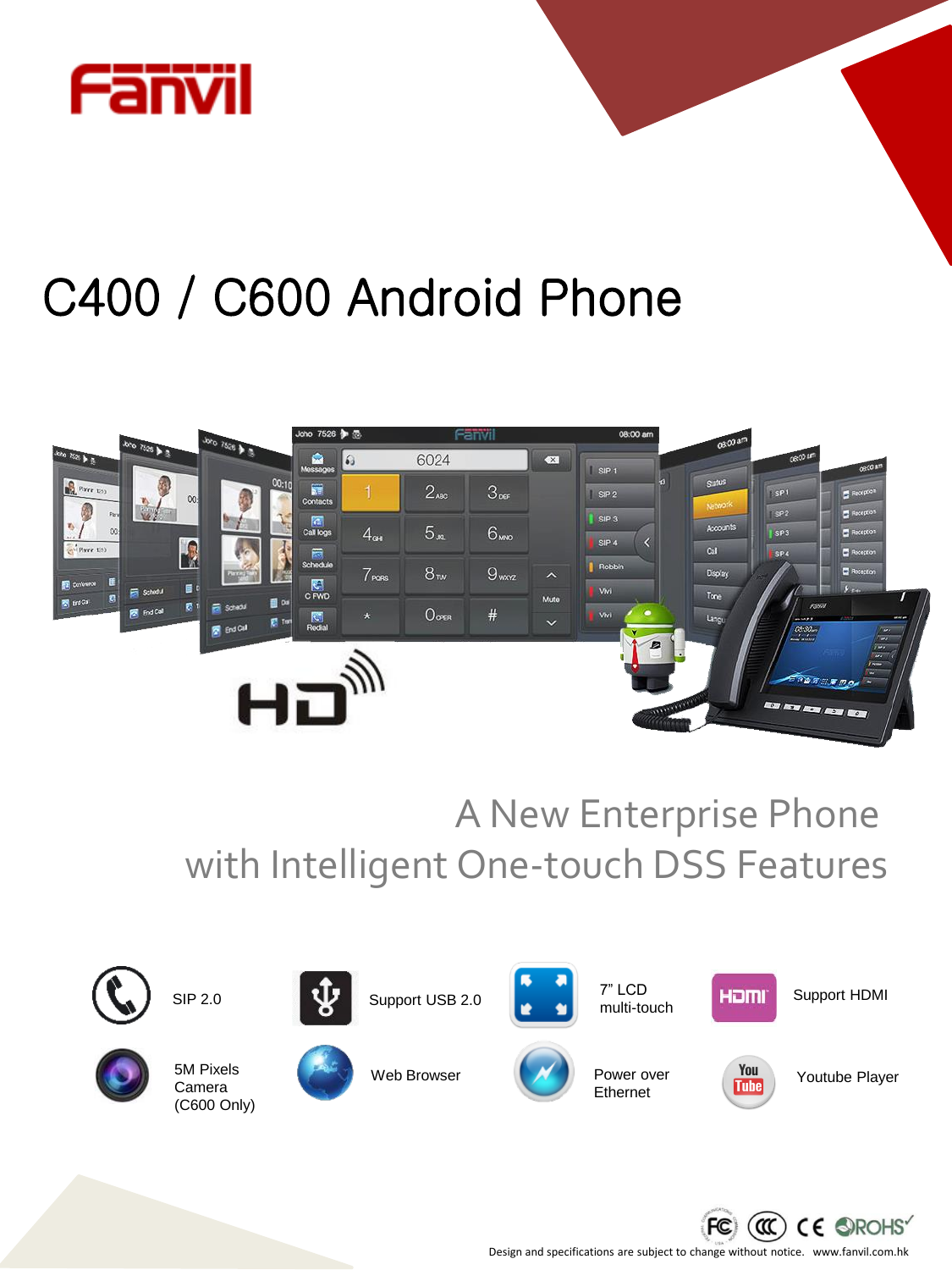

# C400 / C600 Android Phone

# All Design for you

| 8806 量<br>d,    | -             |           |       | 414.1415          |
|-----------------|---------------|-----------|-------|-------------------|
| Line 1          |               |           |       | Dialpad           |
| Line 2          | I hugo        | Janus     | Mark  | <b>SI MWI</b>     |
| Line 3          | 厦<br>17216280 |           | Rambo | <b>P</b> Contacts |
| Line 4          | 8219          | James bao | Jacky | C Call log        |
| Line 5          | 1165          | Linda     |       | Forward           |
| <b>C</b> Redial | 雨<br>intercom | Susan     |       | Redial            |
| Release         |               | Isabelle  |       | Collapse          |

More than 100 DSS Keys, bringing an easier mode for office working

C400 / C600 is the advanced IP video phone based on Android OS 4.2.1. It is equipped with the latest Broadcom video chipset, a 7" adjustable LCD touch screen with 800x480 pixels and a 5M pixel camera. Android OS guarantees the easy customization for telecom operator and service provider. The intelligent OS, superior video quality, rich applications and affordable price, ensure C400 / C600 IP video phone is the Pioneer for next generation smart video telephone.



Full Programmable DSS Key & Soft Function Key DSS Can Support up to 100 Stations On Line Recording & Message Forwarding Call Conference Enhancement Flexible Dial Plan with Auto Provision Support LDAP & XML Phone Book





Design and specifications are subject to change without notice. www.fanvil.com.hk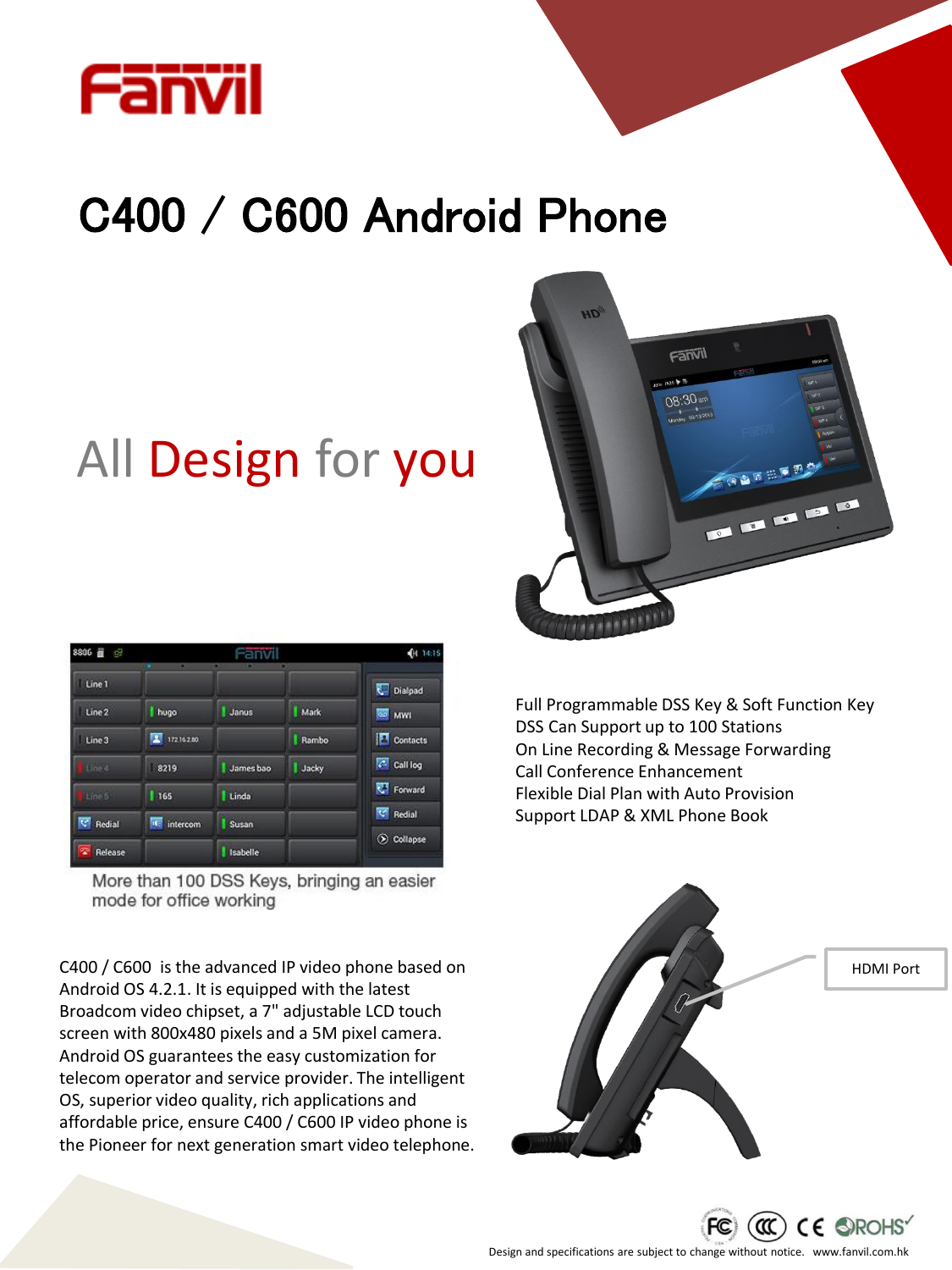

# **Main Features**

- Support 2.0 and correlative RFCs
- HD voice
- 6 SIP accounts
- Support PSTN (optional)
- The ability to simultaneously login to all server
- Voice Codecs:G.711a/u, G.7231 high/low, G.729a/b, G.722, G.726, iLBC, AMR-NB, AMR-WB
- Video codecs (C600 only) : H.263, H.264 , MPEG4 , Video resolution (C600 only): QCIF , CIF , QVGA
- Photo Format : PEG GIF and BMP PNG
- Video formats (C600 only): MP4, 3GP and FLV
- Possibility of registering a domain or implementation of SIP calls peer to peer
- Can be used for custom ring tones, Support for STUN.
- Support for the SIP SMS

# **Phone Features**

- Call forwarding
- Call transfer(blind/attended/alert)
- Call holding, call waiting, call conference, call pick up
- BLF List
- Capable of 10 Way conversation
- Join call
- Hot desk function
- Soft DSS key (max 100)
- Auto Redial / un-redial
- Support multi line and pre-dial
- Voice recording during talking / local
- Flexible dial plan
- Hotline / Warm-line
- Call rejection , black list, do not disturb
- Support high quality video call
- Supports capacitive touch screen(multi-touch)
- Barring function for outgoing calls
- Auto answer (hand free/headset)
- Caller ID display
- CLIP (rejects anonymous calls)
- Support call logs with missed calls/incoming calls /outgoing calls
- Intercom/intercom barge
- Password dial
- Headset ring
- Direct IP call without SIP proxy

# Fanvil C400 / C600 Android Phone **Codecs, Voice & Video Feature**

### **Codec and Voice Feature**

- HD voice : HD codec, HD speaker
- Wideband codec :G.722
- DTMF: in-band, Out-of-band(RFC 2833) and SIP INFO
- Full-duplex hands-free speaker phone with AEC(Max filter length-128ms)
- Voice Activity Detection (VAD)
- Comfort Noise Generation(CNG)
- Adaptive jitter buffer
- Packet loss concealment (PLC)
- Audio format :WAV,MP3, OGG

#### **Video Feature** (C600 only)

- Video codec: H.264 / H.263
- Image codec: JPEG/PNG/BMP/GIF
- Video format MP4/3GP/FLV
- Video call resolution :QCIF / CIF / VGA / 4CIF (1280x720P Optional)
- Bandwidth selection: 64kbps~4Mbps
- Frame rate selection: 10~30fps
- Picture-in-Picture (PIP)
- Video from remote site can be displayed in full screen
- Supports up to 4 video display mode

# **Maintenance and Management**

- Android 4.2
- Supports third party communication APP
- Supports desktop Google search
- Support desktop widgets
- Support Web, Telnet
- Web ,Management with different account right
- Supports automatic upgrades/configuration deployment
- Supports pushing message
- Support Auto-Provisioning(DHCP option/PnP/Phone flash)
- Support TR-069
- Support Web upgrade
- Support U Disk/SD upgrade
- Supports backup/restore/factory reset data